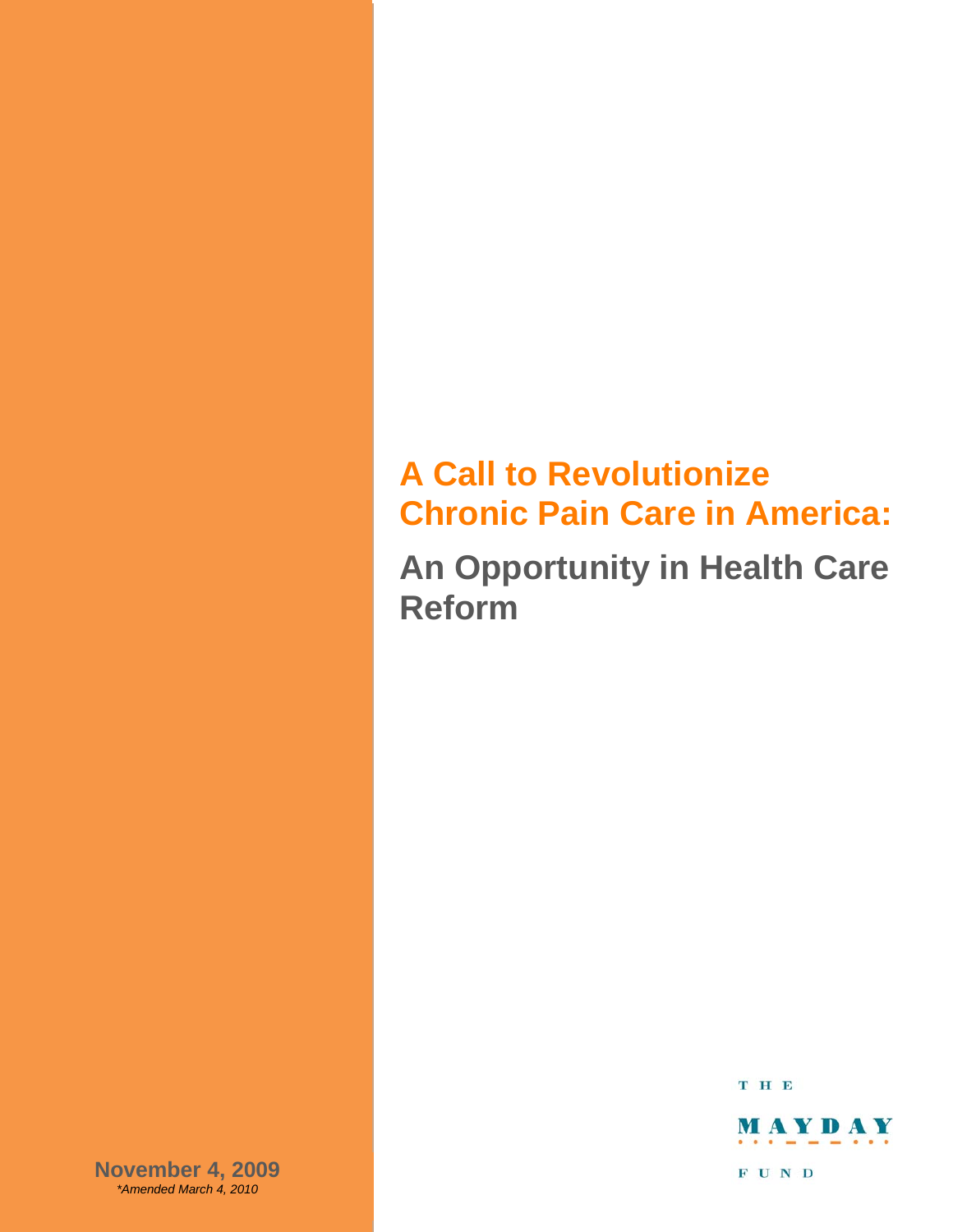**The Mayday Fund, a family foundation dedicated to reducing human suffering caused by pain, convened a special committee to explore issues related to pain and the practice of medicine. The panel of adult and pediatric pain experts, which included anesthesiologists, neurologists, primary care doctors, emergency physicians, nurses, pharmacists, psychologists, and patient advocates, deliberated at a one-day meeting held in Washington, D.C in June, 2009. This report is the outcome of that meeting.**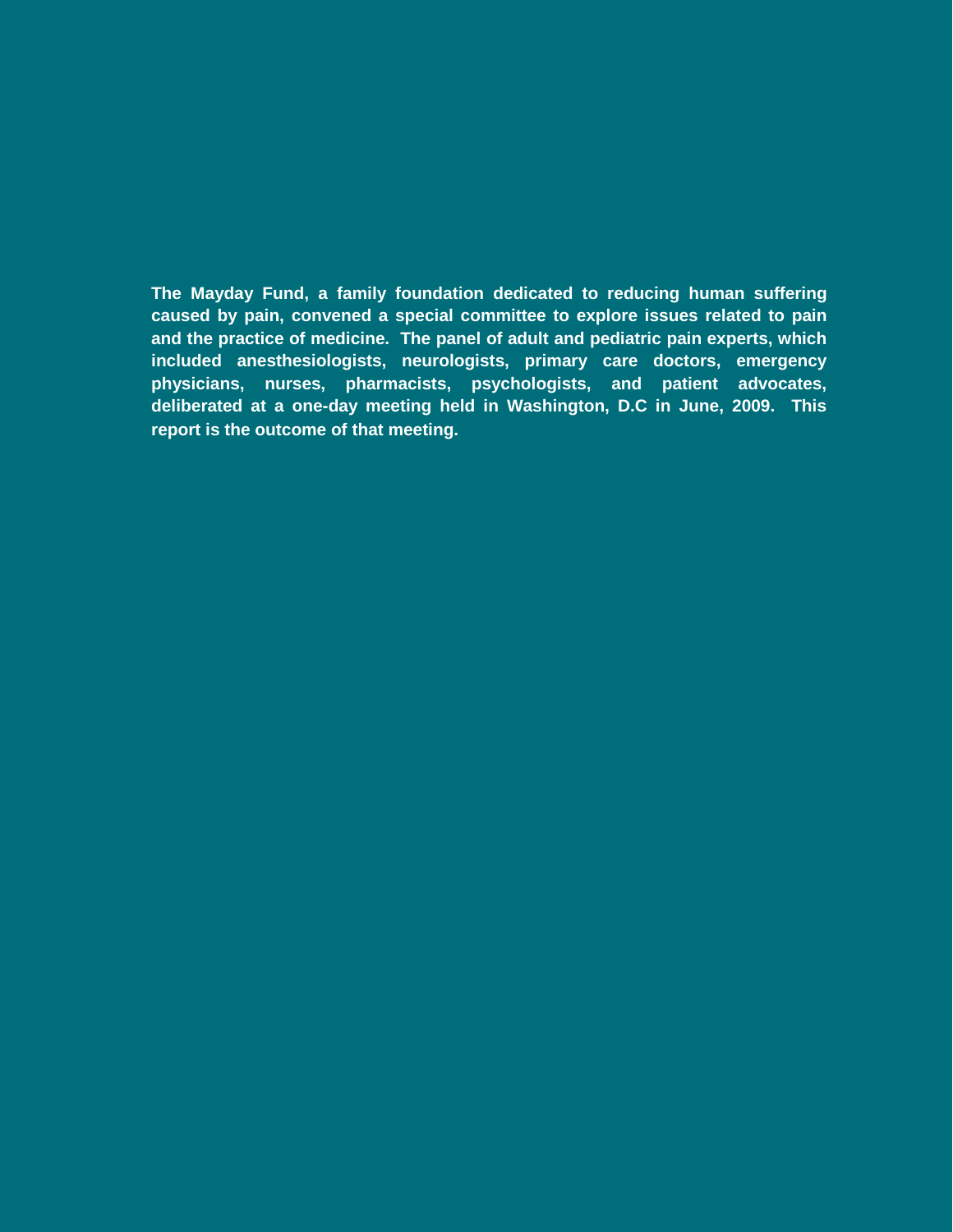# **We Background**

Chronic pain—commonly defined as pain persisting longer than six months—affects an est[i](#page-14-0)mated 70 million Americans<sup>i</sup> and is a tragically overlooked public health problem. The burden of chronic pain is greater than that of diabetes, heart disease and cancer combined.<sup>[ii](#page-14-1), [iii](#page-14-2)</sup> Ongoing pain can also undermine overall physical, psychological, and social well-being, and is a major cause of disability and costly health care utilization.

Poorly assessed, unrelieved chronic pain can rob individuals and family members of a high-quality life, and it profoundly burdens society as a whole. A 1998 National Institutes of Health (NIH) report concluded that just the economic toll of chronic pain may be estimated at \$100 billion a year in the United States.<sup>[iv](#page-14-3)</sup> It has increased significantly since then.

Most people in pain, including those with chronic symptoms, go to primary care providers to get relief. But current systems of care do not adequately train or support internists, family physicians and pediatricians, the other health care providers who provide primary care in meeting the challenge of treating pain as a chronic illness. Primary care providers often receive little training in the assessment and treatment of complex chronic pain conditions.<sup>[v](#page-14-4)</sup> They tend to work under conditions that permit little time with each patient and few options for specialist referrals. It is an unusual patient who has access to coordinated interdisciplinary therapy for ongoing pain symptoms.

Instead of receiving effective relief, patients with persistent pain often find themselves in an endless cycle, seeing multiple health care providers, including many specialists in areas other than pain, who are not prepared to respond effectively. They often endure repeated tests and inadequate or unproven treatments. This may include unnecessary surgeries,

## **PERSISTENT PAIN: A CHRONIC ILLNESS**

*Acute pain usually goes away after an injury or illness resolves. But when pain persists for months or even years, long after whatever started the pain has gone or because the injury continues, it becomes a chronic condition and illness in its own right. This chronic illness of pain, if inadequately treated, can impede the lives of individuals and families and produce a huge burden in health care over-utilization, lost work productivity and rising costs of pain-related disability. Prompt effective treatment of acute pain is critical. If pain becomes persistent, it must be effectively managed as a chronic illness not only to limit long-term human suffering but also to prevent lost productivity within our society.*

injections or procedures that have no long-term impact on comfort and function. Patients with chronic pain have more hospital admissions, longer hospital stays, and unnecessary trips to the emergency department. Such inefficient and even wasteful treatment for pain is contributing to the rapid rise in health care costs in the United States.<sup>[vi](#page-14-5)</sup>

Adults aren't the only ones who suffer. An estimated 20 percent of children experience chronic pain and millions do not receive effective pain relief. Children in pain often bounce from doctor to doctor. If they do not get the appropriate treatment they are at risk of developing a pain condition that might remain into adulthood.<sup>[vii](#page-14-6)</sup>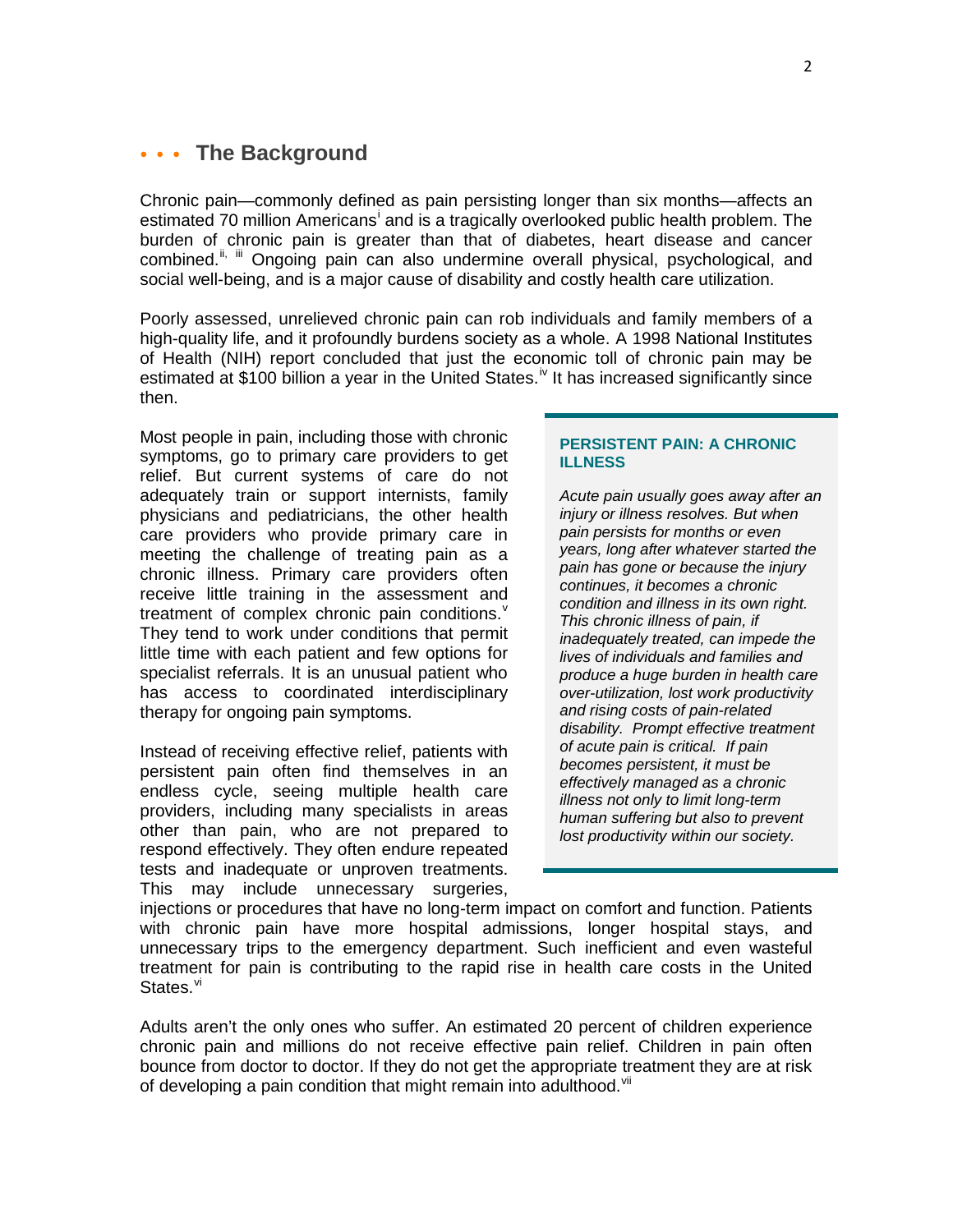## **MILLIONS OF CHILDREN SUFFER FROM CHRONIC PAIN**

*Chronic pain is a significant problem for children as well as for adults. In fact, studies suggest that chronic pain may affect 20 percent of all children. Common causes of ongoing pain in children include headaches, stomach pain, musculoskeletal pain, arthritis, sickle cell crisis, and cancer. Some barriers to effective pain relief in the pediatric population include the fact that children may not communicate pain in the same way that adults do and thus pain symptoms might be ignored. In some cases, health professionals do not have enough training to prescribe medications or techniques to soothe a child in pain.* 

*There is also research suggesting that untreated pain can put children at risk of developing chronic pain or anxiety later in life. For example, most children receive 24 immunizations before their second birthday, yet much of the time their pain is ignored or discounted. Such pain, although brief, can be very intense and can lead to long-lasting anxiety. Infants who undergo circumcision without an analgesic have been shown to demonstrate more pain during subsequent routine immunizations than children who were not circumcised. Some facts on pediatric pain:*

- *Each year 1.5 million children undergo a surgical procedure and many do not receive adequate pain relief.\**
- *Some 20 percent of children ages 5 to 17 suffer from ongoing headaches.\**
- *Juvenile arthritis, a painful disease of the joints, affects nearly 250,000 children under the age of 16.\**
- *By the year 2010, 1 in 1,000 children in the USA will be a cancer survivor and might be dealing with an ongoing pain problem.\**

*Source: American Academy of Pediatrics and the \*American Pain Foundation*

Ideally, all patients with pain should obtain an appropriate assessment followed by a plan of care that reflects best practices, to prevent the adverse effects of that pain—both in the short term and over time. Patients with chronic pain should receive a model of care that matches their need, is safe, appropriate, cost-effective, and guided by scientific evidence. They should also have access to a comprehensive approach, with a referral to pain specialists, when necessary.

Acute pain that is not adequately managed can become chronic pain, Xill leading to longterm disability, complications and costs. For example, about one-third of people in pain report that their pain is disabling and has a high impact on their ability to function in daily  $l$ ife.<sup>[ix](#page-14-8)</sup> Research suggests that the high cost of under-treated pain includes lost productivity. Pain is the second-leading cause of medically-related work absenteeism, resulting in more than 50 million lost workdays each year. $^{\text{x}}$  $^{\text{x}}$  $^{\text{x}}$ 

To address this public health problem, the Mayday Fund, a family foundation dedicated to reducing human suffering caused by pain, convened a special committee to explore issues related to pain and the practice of medicine. The panel of adult and pediatric pain experts, which included anesthesiologists, neurologists, primary care doctors, emergency physicians, nurses, pharmacists, psychologists, and patient advocates, deliberated at a one-day meeting held in Washington, D.C. in June, 2009. This report is the outcome of that meeting and subsequent deliberations over the course of several months.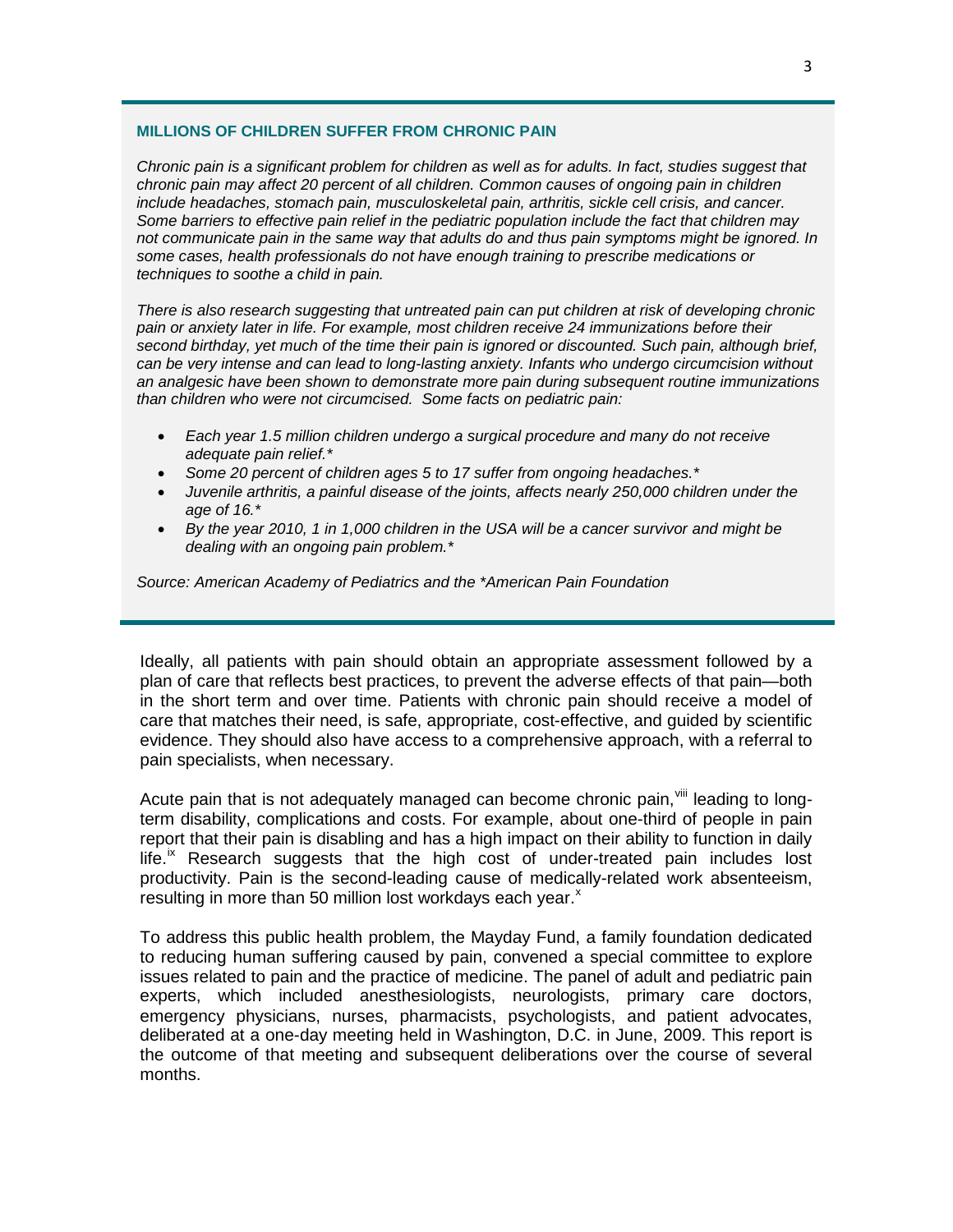# **The Pain Committee's Findings**

Chronic pain treatment needs major reforms to enhance assessment, increase access to the right care, improve quality and equitable care, and cut costs. Initiatives to address the huge public health problem of unrelieved chronic pain should be part of any discussion on reforming the health care system to enhance access and reduce costs.

The Secretary of the Department of Health and Human Services (HHS), Kathleen Sebelius, has said that the current health care system both under-treats and fails to prevent chronic conditions, a flaw that has contributed to spiraling medical costs. She said that better prevention and treatment of such conditions would save the nation money by preventing costly complications.<sup>[xi](#page-14-10)</sup>

Historically, the health care system has failed to recognize chronic pain as a legitimate condition. However, it is clear that persistent pain is a complex illness that has many causes and affects every part of life, and in the process, exacts enormous social costs. And unfortunately, like many other chronic illnesses, chronic pain is associated with disparities based upon race, ethnicity, age, gender, and class.

This 'pain as chronic illness' paradigm must inform the health care dialogue. Providers must recognize that acute pain needs prompt treatment as a measure to prevent the chronic illness.<sup>[xii](#page-14-11)</sup> And chronic pain, if it occurs, must be assessed and managed according to best practice, with the goal of providing comfort, improved functioning, equitable care, and a better quality of life—for all people with chronic pain.

Chronic pain must be addressed similarly to other chronic conditions. When the symptoms and their impact are not severe, the best practice should involve a primary care provider with the skills to evaluate the cause and the nature of the pain, and to implement a plan of care. But in severe cases, the best practice may involve a group of interdisciplinary professionals, whose care is coordinated in a way that addresses all facets of the illness and prevents complications. To manage chronic pain successfully, patients need a comprehensive assessment and, when appropriate, access to a pain specialist. Chronic pain patients might also need a team approach, one that includes physicians, nurses, mental health professionals, physical and occupational therapists, pharmacists, and other health care providers.

Individuals with chronic pain often need a combination of multiple daily medications, and sometimes opioids (strong pain medications), psychological, behavioral and social interventions, rehabilitation therapy, and complementary treatments.<sup>[xiii](#page-14-12)</sup> Because of the level of pain, some patients should also be offered more interventions, such as injection therapies, nerve blocks, or trials of implanted therapies.

# **The Cost of Uncoordinated and Unequal Care**

Most treatment of chronic pain can and should be centered in the primary care environment, and within a health care system that allows for time and resources to coordinate care. A well informed primary care provider, who is familiar with the causes of and contributing factors that influence pain, can provide helpful medicines and prescribe other appropriate treatments. He or she can also coordinate pain care and help the patient avoid duplicative and often costly evaluations and treatments. Primary provider pain care can also improve the lives of a majority of chronic pain sufferers and reduce the economic burden to society.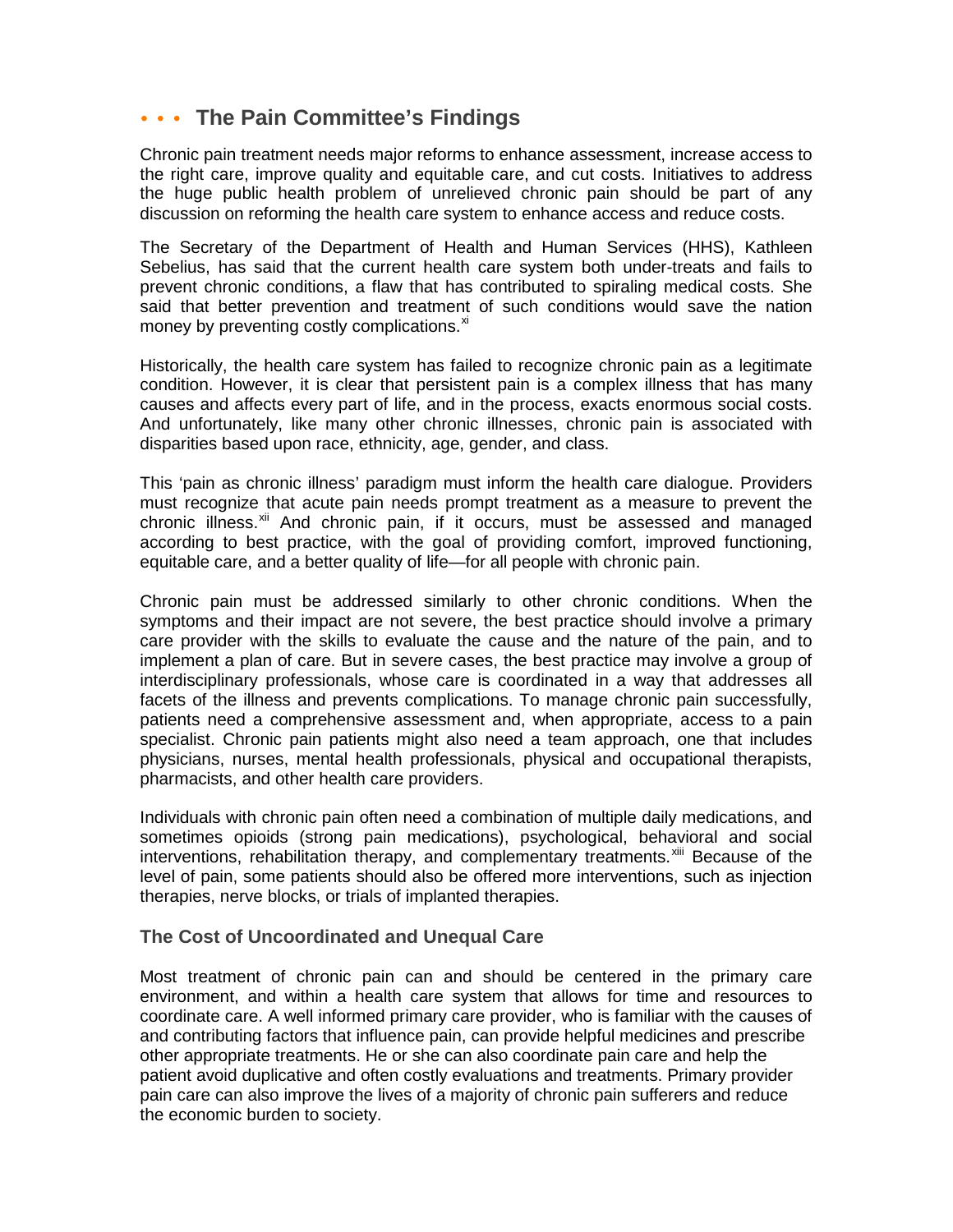# **NO ACCESS, NO RELIEF**

Don Dillard's pelvis was crushed on April 5, 1991 when a truck ran over him at a Detroit recycling plant where he worked at the time. With multiple fractures, the accident changed his life. He was flown to the nearest trauma center, spent 40 days in the hospital and was released in a wheelchair and in agony.

He spent 10 years undergoing operations, including extensive orthopedic and plastic surgery, and grueling physical therapy that enabled him to walk again. But he was in pain and couldn't sleep. Doctors never prescribed anything more than non-steroidal anti-inflammatory medicines, even though these drugs provided little or no relief. Dillard, who had always been an extremely active person, could no longer work. He struggled with clinical depression and fought to get reimbursements from his insurance company for thousands of dollars in medical expenses.

"Everything about my life had been decimated," he says.

His family and his faith pulled him through that dark period. He finally received a referral to a pain medicine specialist, and a decade after his accident, Dillard got a prescription for a medicine strong enough to handle his severe pain.

It is impossible to know whether the inadequate care received by Dillard who is African American—was influenced by race. However, extensive studies show that minorities are less likely than whites to receive adequate assessment and treatment for their pain, a disparity that puts minorities at risk for untreated pain, says Carmen R. Green, MD, at the University of Michigan in Ann Arbor where Dillard was treated.

Some physicians aren't trained to handle strong pain medications. And in some cases, physicians fear that patients will misuse the drugs and that fear can override all other judgments, Green says.

Even after Dillard was given an opportunity to try a strong opioid, and it worked, he faced another barrier, one that disproportionately affects minorities. He had trouble filling prescriptions because pharmacies in his area didn't stock medications that are often the target of break-ins. He traveled two hours by car in order to fill his prescriptions in a nearby city.

"I was in excruciating pain during those trips," he says about the ordeal.

But, the stronger medicine eases the pain, allows him to sleep at night, and makes it possible for him to do more around his home, like helping to care for his two-year old grandson and getting yard work done. "It might take me all day, but I can do it," he says.

He is just happy to have his life back.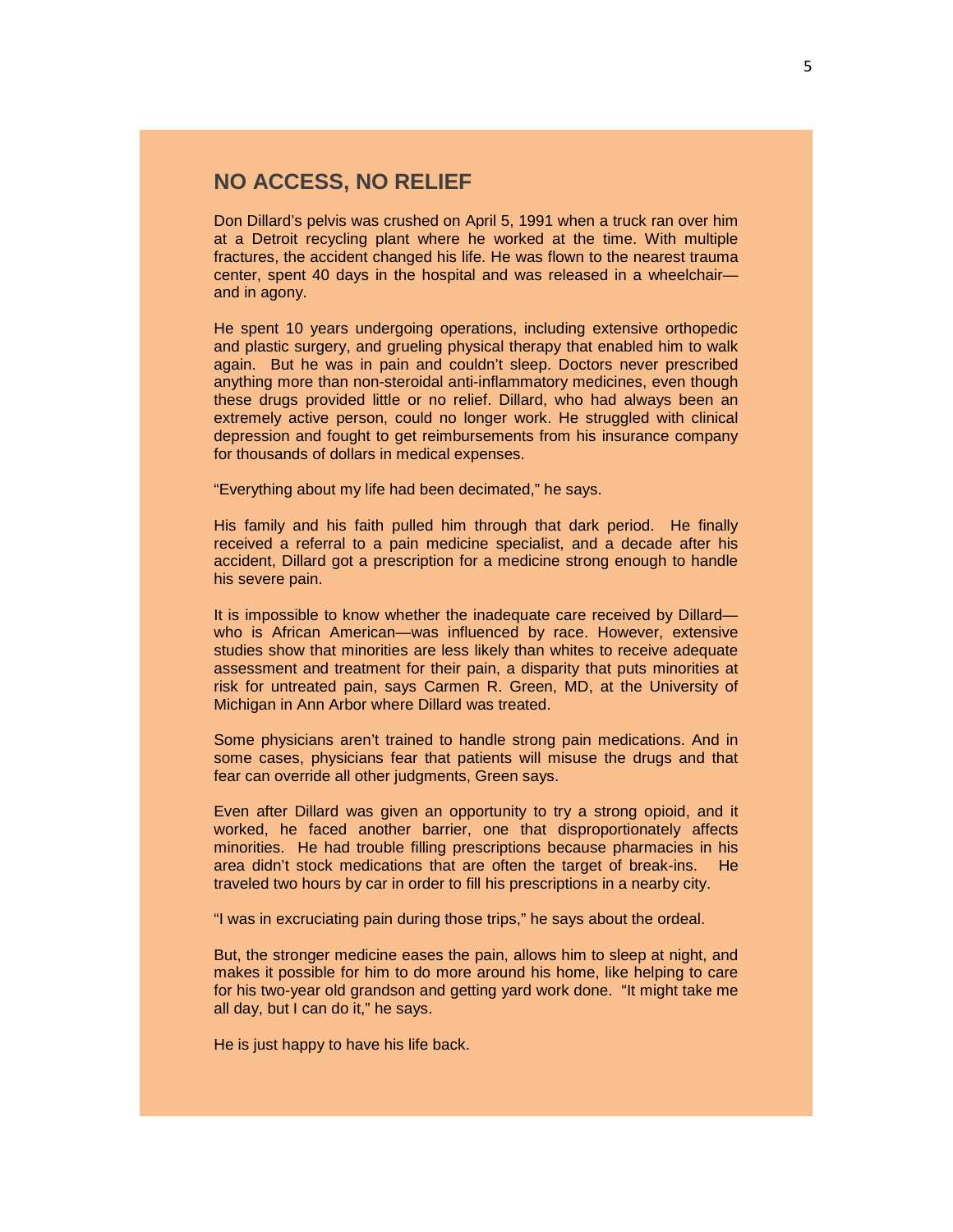The lack of effective pain treatment weighs on society in more ways. Disparities related to race, ethnicity, gender, age and class have affected access to competent pain care, including specialty pain care. This has added to the burdens for individuals and has increased costs to the healthcare system. Xiv, XV For example, multiple studies show that disorders.<sup>[xvi](#page-15-2), [xvii](#page-15-3)</sup> Hispanics are also at risk of pain under-treatment,<sup>xviii</sup> and women in pain blacks are less likely to receive pain medication than whites to [m](#page-15-4)anage comparable are often treated less aggressively than are men. $x^k$  The most vulnerable members of society, young children and the elderly, often receive far less treatment for pain than others.<sup>[xx,](#page-15-6) [xxi](#page-15-7)</sup> Lower income individuals also may have decreased access and receive  $lesser$  quality pain care. $x$ <sup>xii</sup>

Efforts to improve the management of chronic pain and diminish disparities in pain care will improve q[u](#page-15-9)ality of life, reduce disability and decrease health care costs for millions of Americans. <sup>xxiii</sup> Some of these efforts are learned only through research.

# **NEAR DEATH EXPERIENCE**

As far back as she can remember, Deana Luchs remembers the pain.

In elementary school her frequent stomach aches and muscle pain were dismissed as imaginary. "I was called a hypochondriac by the doctors and even by family members."

It wasn't until she was 33 that she got a diagnosis of fibromyalgia, a chronic pain disorder that affects some 10 million Americans.

Like others with fibromyalgia, Luchs suffers from migraine headaches, irritable bowel syndrome and widespread muscular pain. But the diagnosis was just a first step in a long journey, one characterized by numerous trips to doctors, fragmented care, surgeries that didn't assuage her pain, wasteful medical treatment and finally an event that changed her life.

In June 2008, Luchs had an attack of stomach pain she attributed to irritable bowel syndrome. What she didn't realize was this: She'd been taking pain medications and as a side effect had developed severe constipation. The pain got worse and finally Luchs had to be rushed to the hospital when her bowel ruptured and she developed a potentially lethal infection.

This episode was life changing for her and it was the first time she knew she needed coordinated life-long treatment. She also lost almost a year of work.

She started to see an internist who coordinates her care, which now includes pain medications, acupuncture, massage therapy and counseling.

At age 61, Luchs still practices as a speech pathologist and has no intention of retiring anytime soon. "I am now leading an active, productive life with a successful career," she says, adding that pain still interrupts her day but it is manageable. "I have no intention of letting pain take over my life."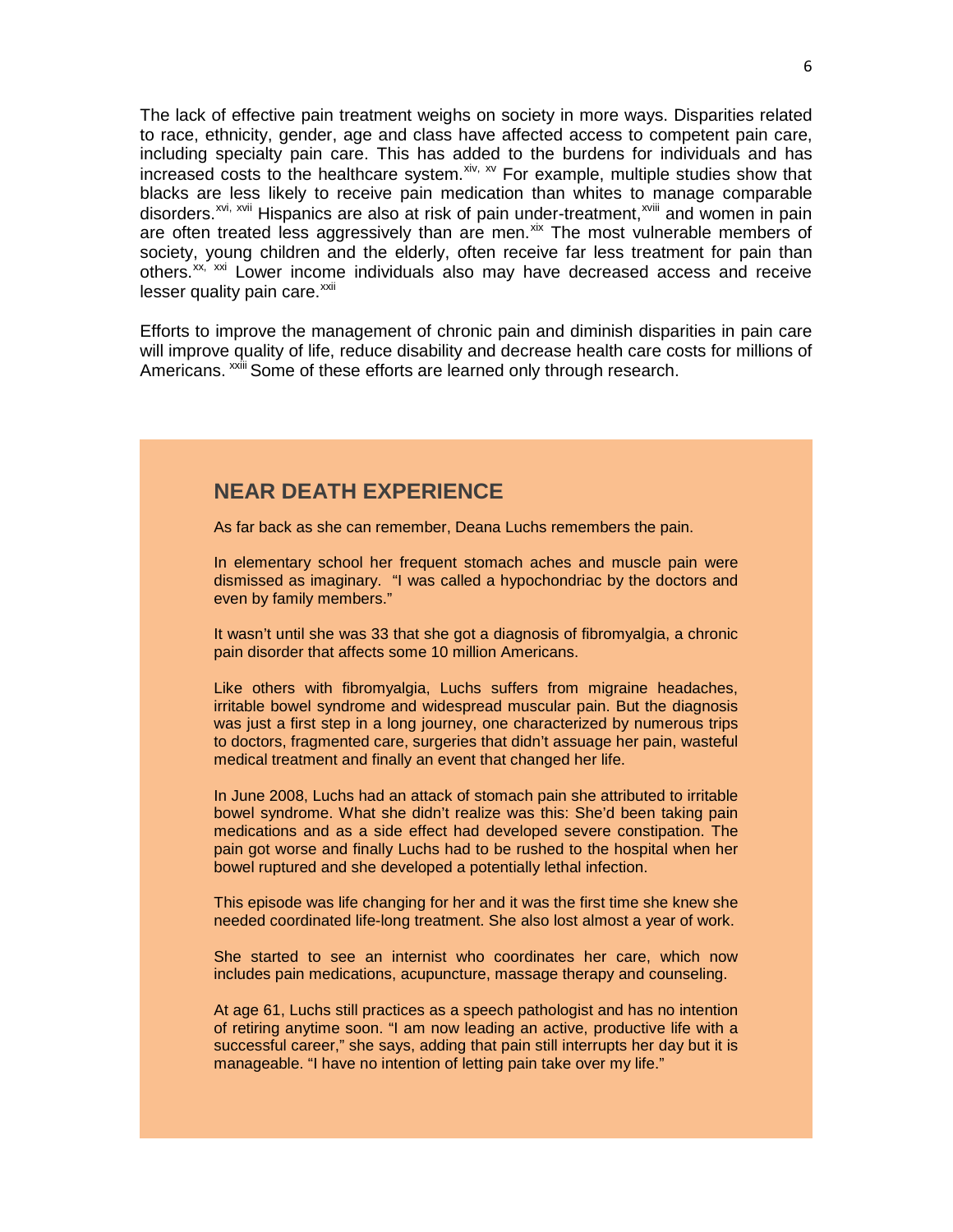## **A Problem without Adequate Research**

Best practices in pain care remain largely determined by clinical experience. Research is needed to identify new therapies, improve the evidence base in support of established approaches, and provide clinical guidance through comparative effectiveness data.

Remarkably, less than one percent of the NIH budget was devoted to pain research in 2008.<sup>[xxiv](#page-15-10)</sup> In comparison, research on diabetes, another chronic disease, comprised almost 4% of the 2008 NIH budget. $xw$  The share of the NIH budget that is invested in pain research has declined sharply, more than 9 percent between 2004 and 2007 (adjusted for inflation). XXVi Given the scope of the problem, the decreasing investment in pain research is a short-sighted policy, and does not reflect the severity and scope of this public health crisis.

The Institute of Medicine's June 2009 report, *"Initial National Priorities for Comparative Effectiveness Research,"* suggests that several areas within pain treatment are ripe for comparative studies on effectiveness, such [a](#page-15-13)s treatments for back and neck pain and comparisons of powerful pain medications.<sup>xxvii</sup>

## **The Economic Impact of Poor Pain Care**

Underfunded pain research and lack of comparative effectiveness data, both of which can lead to the delayed development of new treatments, impede efforts to address the huge cost of persistent pain. Primary care systems that do not routinely support coordinated chronic pain care and have limited access to specialist care can make it difficult to deliver effective pain care.

Data from the 1998 "NIH Guide: New Directions in Pain Research" says that the annual economic impact of pain experienced by the U.S. workforce, in terms of pain management and pain-related productivity, was more than \$100 billion annually. A 2008 study found that care for lower back pain alone, not including other [pa](#page-15-14)in conditions and not just limited to workers, amounted to nearly \$86 billion per vear.<sup>xxviii</sup>

There are no current estimates of the total cost of poorly controlled pain in today's dollars. Viewed from the perspective of health care inflation (more than 40% during the past decade<sup>[xxix](#page-15-15)</sup>), the NIH statistics (\$100 billion annually in health care utilization and lost attributed to diabetes.<sup>xxxii</sup> productivity for those in the workforce, $\frac{x}{x}$  and \$86 billion annually for just one  $\alpha$  diagnosis<sup>xxxi</sup>) make it likely that the total U.S. spending on pain is at least comparable to the costs associated with other chronic illnesses. The annual costs associated with pain are probably at least [as](#page-16-0) high as the estimated annual cost of \$174 billion that is

More needs to be known about the economic impact of chronic pain. But even in the absence of adequate data, it is clear that these enormous pain-related costs represent both a great challenge and an opportunity in terms of improving the quality and costeffectiveness of care.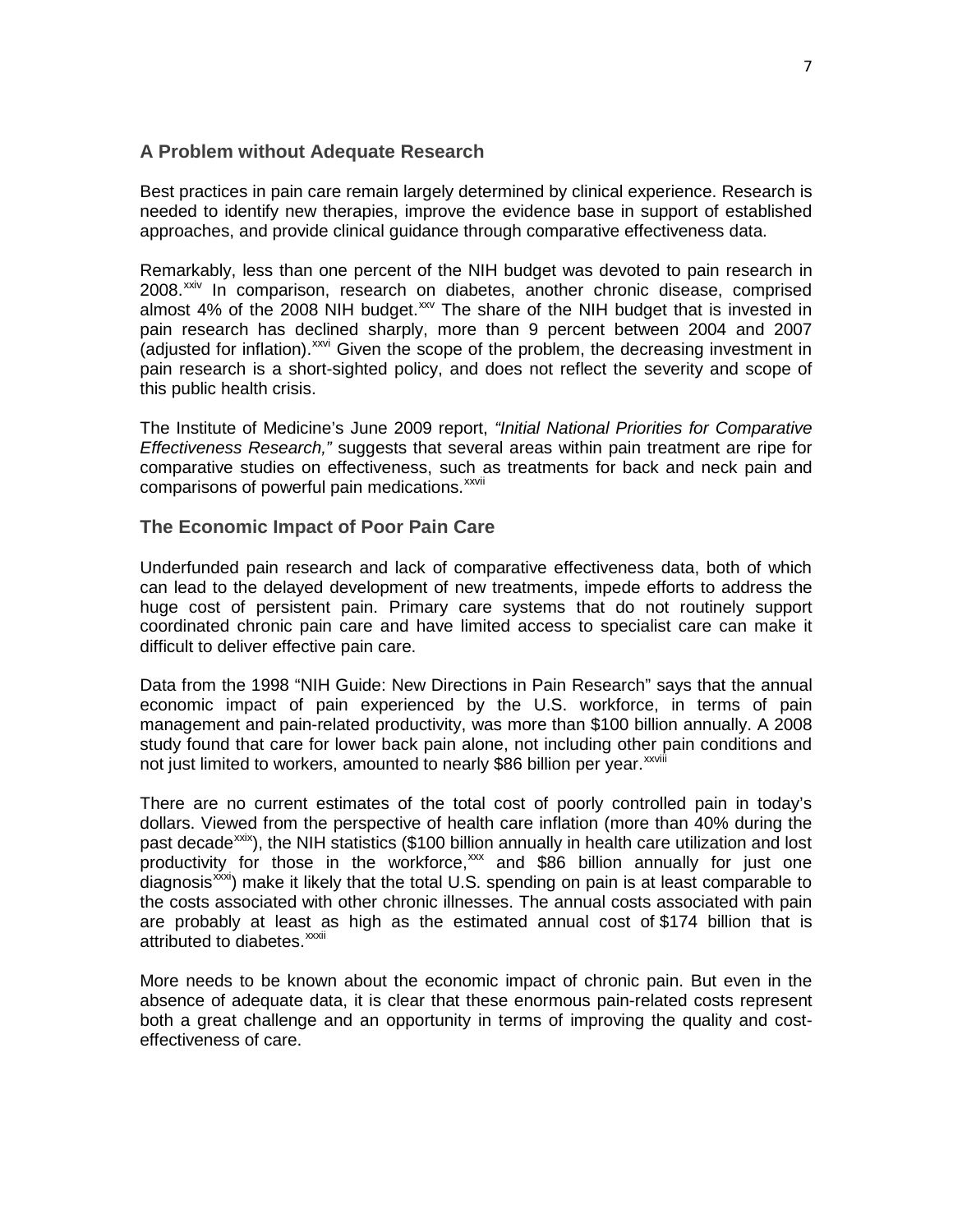If efforts to strive for effective pain care continue to fail, the nation will pay a huge toll. An estimated 75 million baby boomers are in or nearing retirement age and will start—or already have developed—a range of chronic ailments associated with chronic pain. The aging population means that the contribution of pain-related costs to overall U.S. health care expenses are likely to rise sharply in the near future. As this occurs, the economic impact is certain, as are the physical, emotional, social and spiritual impact for millions of people.

# **TWENTY YEARS OF DEBILITATING PAIN**

Gina Libby, age 40, has suffered from lower back pain for 20 years.

She traces the pain back to corrective surgery she had in 1990 for a condition called scoliosis, a curving of the spine. Surgeons fused the bones in her spine together and held them in place with metal rods.

At first, the pain was mild. But by the time Libby turned 30 the pain was severe. The doctors checked the fusion with an x-ray and then sent her home.

"The pain wasn't really addressed," she says.

During the 10-year period from age 30 to 40, Libby went from doctor to doctor but either received episodic treatment or no care at all. She never got a solid diagnosis. Some doctors attributed the pain to the fusion surgery and others chalked the pain up to arthritis, an inflammation of the joints.

Meanwhile, the pain got worse and it began to interfere with her performance at work as a food and drug investigator for California. By age 34, the pain was so constant and so severe that she had to resign. "I could no longer function," she says now about the debilitating pain.

Then Libby got hit with anxiety and depression. "I had always been such a high achiever," she says. The constant pain interfered with her ability to carry out a daily routine.

After decades of failed treatment, Libby connected with a doctor trained to deal with chronic pain who prescribed long-acting pain medications, acupuncture, talk therapy, steroid injections and a nerve block.

She's nearly pain free now.

Looking back, Libby wishes that she'd gotten relief for her pain long ago, and thinks that such prompt treatment might have prevented some of the pain she still deals with on some days.

In fact, research suggests that when pain goes on for a long time, there is a greater risk that it will turn into a chronic syndrome, an illness that can be managed but can't be cured. "My life isn't perfect," Libby says. "But now that I have the appropriate pain care I can do the things that I love to do." And that makes a huge difference in her life.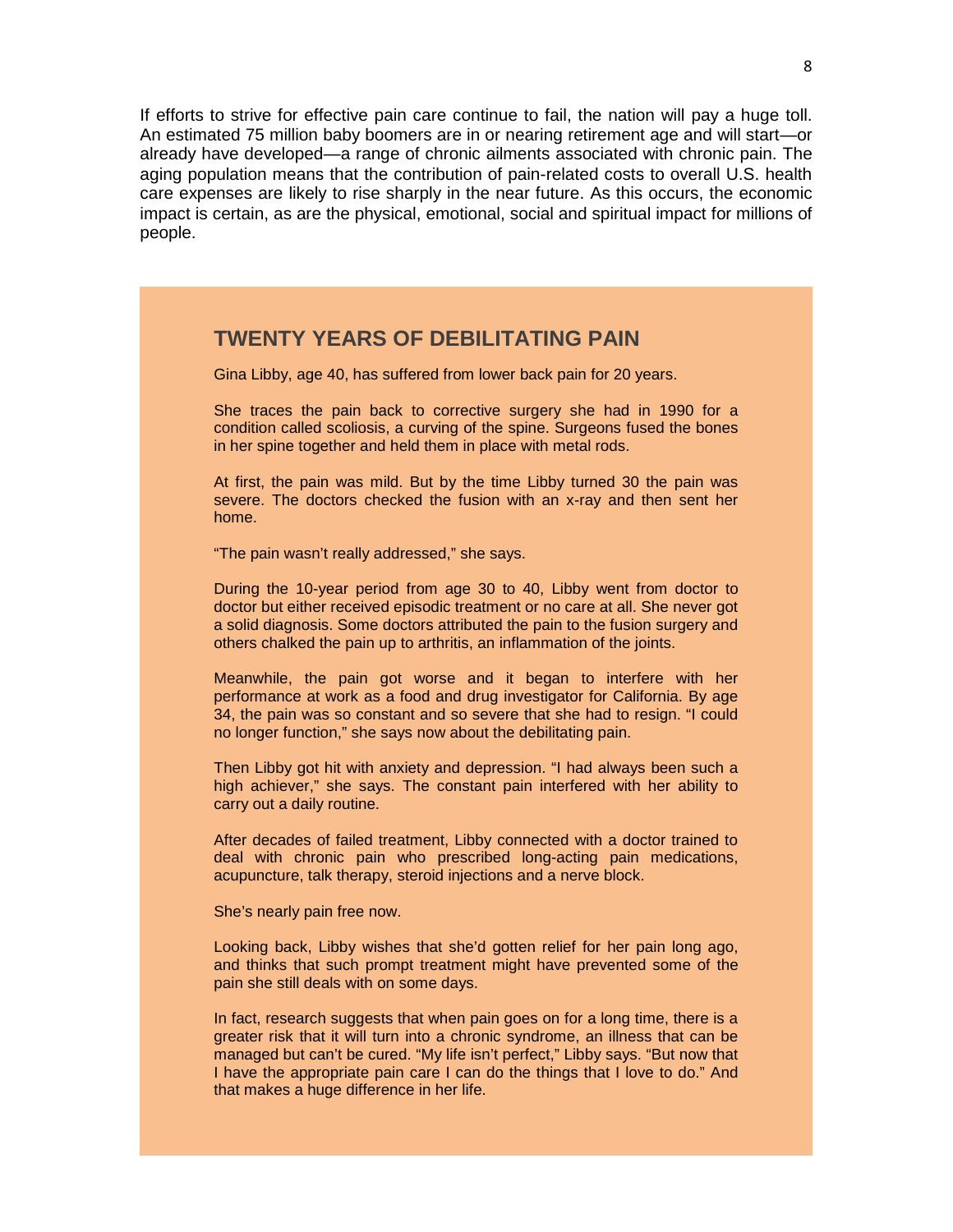# **The Recommendations**

The Mayday Fund Special Committee on Pain and the Practice of Medicine was cochaired by Russell K. Portenoy, MD, chair of the Department of Pain Medicine and Palliative Care at Beth Israel Medical Center in New York City and Professor of Neurology and Anesthesiology at the Albert Einstein College of Medicine; and Lonnie Zeltzer, MD, Director of the Pediatric Pain Program at Mattel Children's Hospital, University of California, Los Angeles (UCLA), and Professor of Pediatrics, Anesthesiology, Psychiatry and Biobehavioral Sciences at the David Geffen School of Medicine at UCLA. After reviewing data and discussing the current status of pain management in the United States, the Special Committee recommends that:

Every American who suffers from chronic pain should have **24/7 access to a well-trained primary care provider** who can offer—and coordinate—pain care that is high-quality, equitable, and cost-effective.

Every American with chronic pain who needs sophisticated or high-tech treatment, or whose pain has not responded to best practices in the primary care setting, should have **access to evaluation and treatment by a pain medicine specialist**.

**Every patient should expect to have pain managed in a manner that translates the best evidence into appropriate treatments**, and then coordinates these treatments into a plan that is likely to be effective in controlling symptoms and promoting function, while minimizing the risks associated with treatment. At the same time, such a plan should reduce the costs associated with duplicative and ineffective treatments.

In order to improve access to appropriate, high-quality, and cost-effective pain care in the United States, the following action steps should be taken:

- **1** Government, health care payors, and health care providers should develop and utilize coordinated health information technology (IT) systems to track pain disorders, treatments, and outcomes as a mechanism to improve pain care. Quality indicators and performance measures should be developed and applied, and the public should gain access to information on the performance of hospitals, doctors and other health care providers.
- **2** State medical and osteopathic boards, deans of medical and other health professional schools, directors of residency training programs in specialties and subspecialties that provide primary care, professional societies and other stakeholders should make sure that every trainee and health practitioner in the health professions has the skills to assess and treat pain effectively, including chronic pain. Licensing examinations should include assessment of clinical knowledge related to appropriate pain care.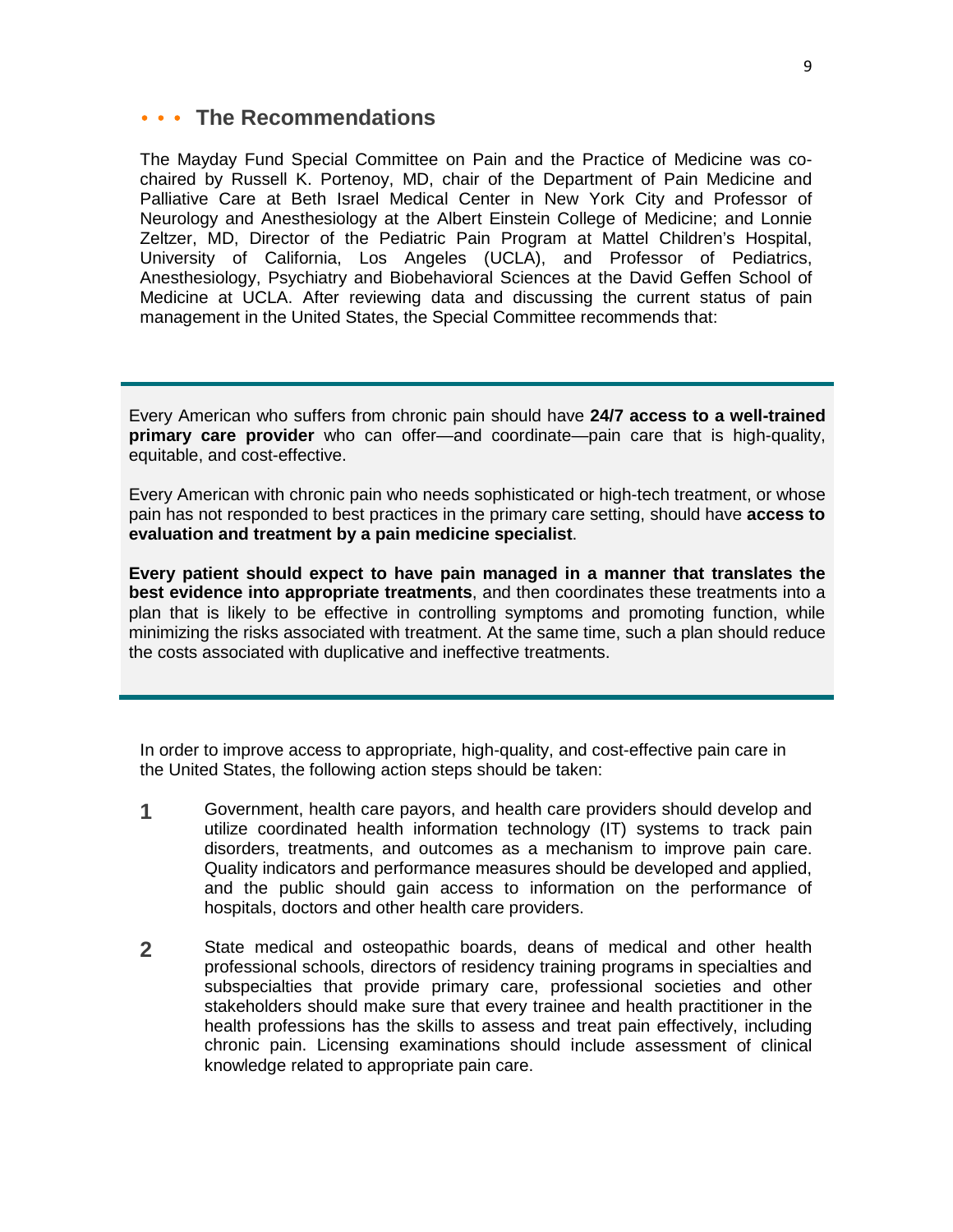- **3** The Health Resources and Services Administration (HRSA) should expand funding for pain training programs that address competencies in pain assessment and management aimed at pediatric and adult primary care physicians, as well as other health professionals who manage pain, such as nurses, pharmacists, psychologists, physical therapists, social workers and other providers.
- **4** The Department of Health and Human Services (HHS) should establish an independent commission to reform the reimbursement practices for chronic pain. At present, Medicare and Medicaid maintain fee for service systems that incentivize procedures and inadequately compensate professionals for the time required to assess, counsel and educate, and coordinate the care of chronic illnesses like persistent pain. This commission should explore outcome-based payments for a team approach for selected cases, revision of the disparity between non-procedural and procedural pain treatments, and parity for mental health services. Ongoing complex chronic pain management should be treated, when possible, with an interdisciplinary, rehabilitation-oriented, team approach with reimbursement for the team, rather than fee-for-service for specific individuals within the team.
- **5** The National Institutes of Health (NIH) should increase funding for pain research to a level that is commensurate with the size of a public health problem that affects millions of people. The research should put an emphasis on emerging therapies and translational research, comparative effectiveness trials, bio-behavioral treatments, and health services research, as well as basic science. More research should focus on ways to prevent acute pain from developing into a chronic illness and to prevent childhood chronic pain from becoming a lifelong condition.
- **6** The Agency for Healthcare Research and Quality (AHRQ) should expand funding for studies aimed at finding a set of best practices that could be used to treat specific types of chronic pain. Providers and policymakers could use such information to develop and promote high quality pain management models.
- **7** The U.S. Surgeon General should make public education about pain, especially chronic pain, a high priority. Such a campaign could educate the public about the risks of untreated and undertreated pain in children and adults as well as promote preventive strategies that can enhance wellness and reduce the risk for the development of chronic pain.
- **8** Health care providers, insurers and government should work to eliminate disparities in access to pain care related to race, ethnicity, gender, age (e.g. children and the elderly), and socioeconomic status so that chronic pain for all individuals in need is recognized and treated without delay.
- **9** Federal, state and local agencies should publicly adopt a balanced approach to the regulation of controlled prescription drugs, particularly opioids. The clinical decisions of prescribers should not be inappropriately influenced by fear of regulatory scrutiny. Research has shown that state laws continue to harbor requirements that are outdated or reflect poor medical practice. A balance must be achieved between the legitimate need to protect public safety and public health through efforts to reduce drug abuse and diversion, and the imperative to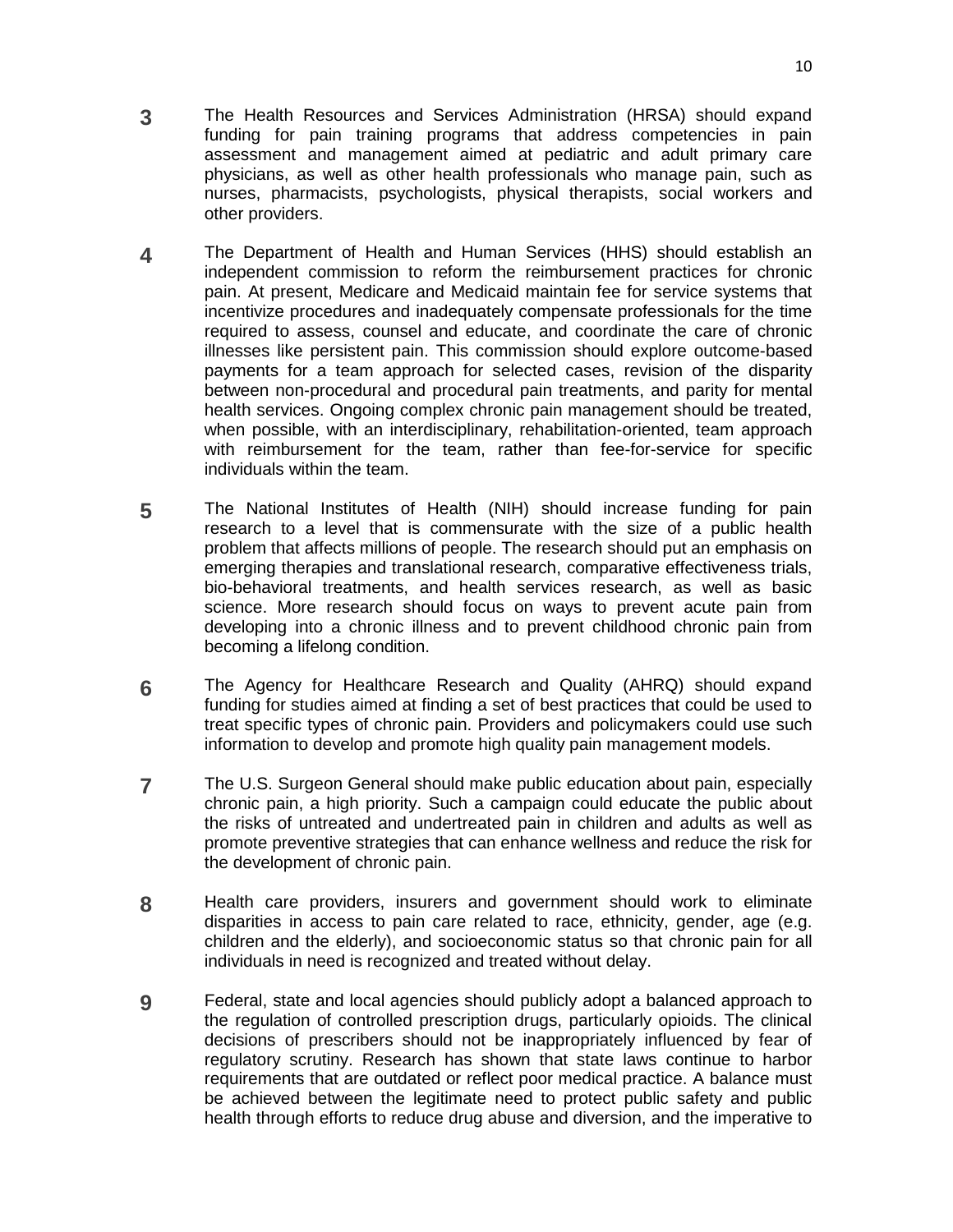address the public health problem of unrelieved pain. Policies and actions intended to reduce abuse or diversion must also include a comprehensive public analysis of these actions on access to quality and equitable pain care, including access to medications required for legitimate pain management.

# **Conclusion**

Reducing the burden of uncontrolled chronic pain is a societal necessity, a medical challenge and an economic requirement. Chronic pain, if not recognized and treated as a chronic illness, takes an enormous personal toll on millions of patients and their families, and leads to increased health care costs. Chronic pain can also compromise the productivity of the U.S. workforce. Although the impact of pain on patients and on society is among the most serious of public health concerns, chronic pain has been largely left out of the current national debate on health reform. The nation must take the necessary steps to re-define chronic pain as a unique chronic illness and must immediately address this public health crisis.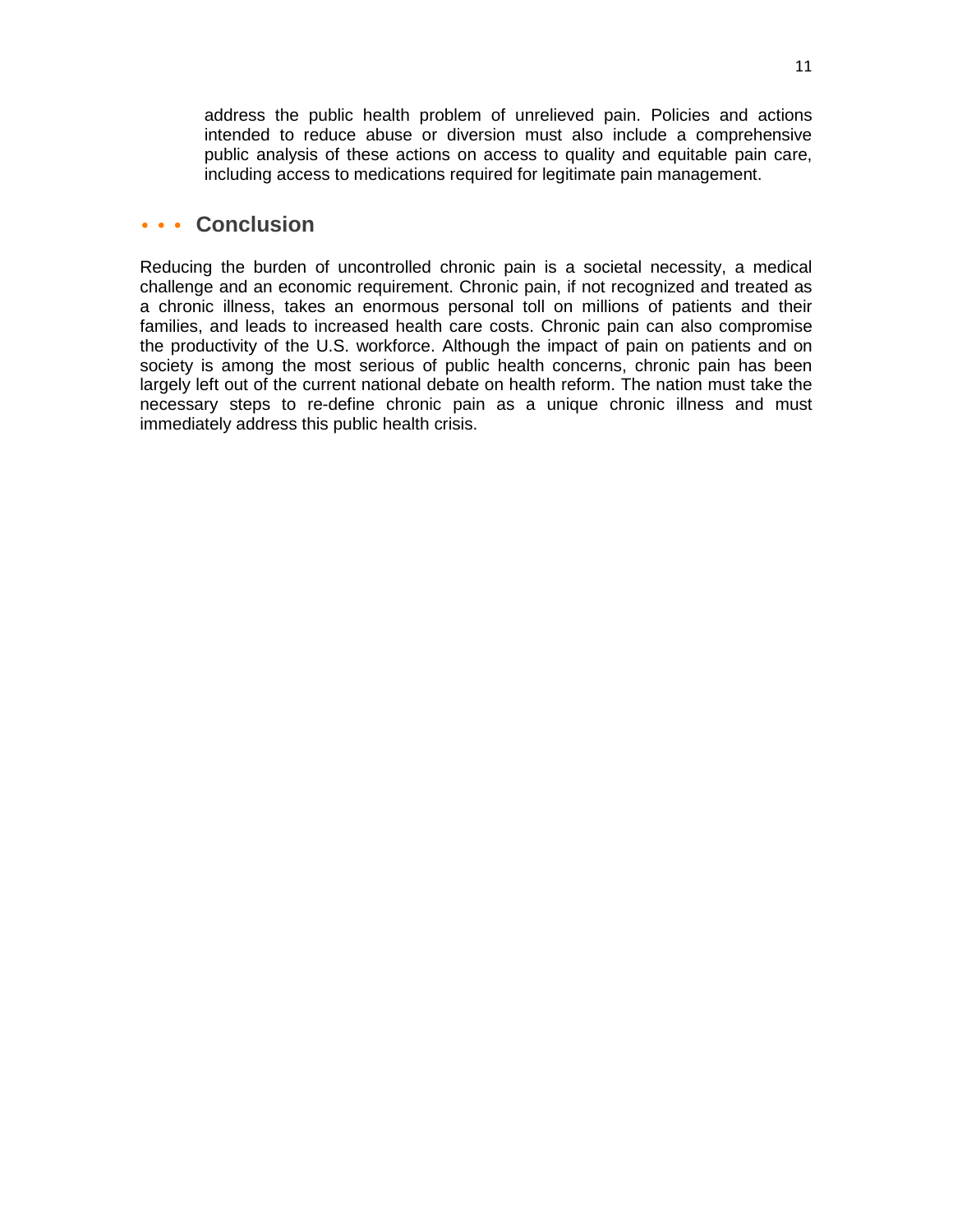#### **Committee Co-Chairs**  $\begin{array}{ccccccccc} \bullet & \bullet & \bullet & \bullet & \bullet & \bullet \end{array}$

#### **Russell K. Portenoy, MD**

Chair, Department of Pain Medicine & Palliative Care, Beth Israel Medical Center Professor of Neurology & Anesthesiology, Albert Einstein College of Medicine

## **Lonnie Zeltzer, MD**

Professor of Pediatrics, Anesthesiology, Psychiatry & Biobehavioral Sciences, David Geffen School of Medicine, University of California, Los Angeles Director, Pediatric Pain Program, Mattel Children's Hospital, UCLA Associate Director, Patients & Survivors Program, UCLA Jonsson Cancer Center

# **Committee Members**

## **James N. Campbell, MD**

Professor of Neurosurgery, Johns Hopkins **University** 

## **Nancy Eksterowicz, RN, BC, MSN** Immediate Past President, American Society for Pain Management Nursing

## **Scott M. Fishman, MD**

President & Board Chair, American Pain Foundation; Chief, Division of Pain and Professor of Anesthesiology & Pain Medicine, University of California, Davis

## **Sandra Fitzler**

Senior Director of Clinical Services, American Health Care Association

#### **Kathleen M. Foley, MD**

Attending Neurologist, Pain & Palliative Care Service and Chief, Pain Service, Department of Neurology, Memorial Sloan-Kettering Cancer Center Professor of Neurology, Neuroscience & Clinical Pharmacology, Cornell University Medical College

#### **Rollin M. Gallagher, MD, MPH**

President, American Academy of Pain **Medicine** Clinical Professor of Psychiatry & Anesthesiology, Director for Pain Policy Research & Primary Care, University of Pennsylvania School of Medicine

## **Carmen R. Green, MD**

Professor of Anesthesiology and Obstetrics & Gynecology, University of Michigan School of Medicine, Associate Professor of Health Management & Policy, University of Michigan School of Public Health

## **Constance S. Houck, MD**

Chair, Section on Anesthesiology & Pain Medicine, American Academy of Pediatrics Senior Associate in Perioperative Anesthesia, Children's Hospital of Boston

## **Bill McCarberg, MD**

Founder, Chronic Pain Management Program, Kaiser Permanente San Diego Adjunct Assistant Clinical Professor, University of California, San Diego

#### **Patrick McGrath, OC, PhD**

Vice President, Research, IWK Health Centre Professor of Psychology, Pediatrics & Psychiatry, Dalhousie University

## **Anne Louise Oaklander, MD, PhD**

Associate Professor of Neurology, Harvard Medical School Assistant in Pathology (Neuropathology), Massachusetts General Hospital

#### **Steven D. Passik, PhD**

Associate Attending Psychologist, Department of Psychiatric & Behavioral Sciences, Memorial Sloan Kettering Cancer Center Associate Professor of Psychology in Psychiatry, Cornell University Medical College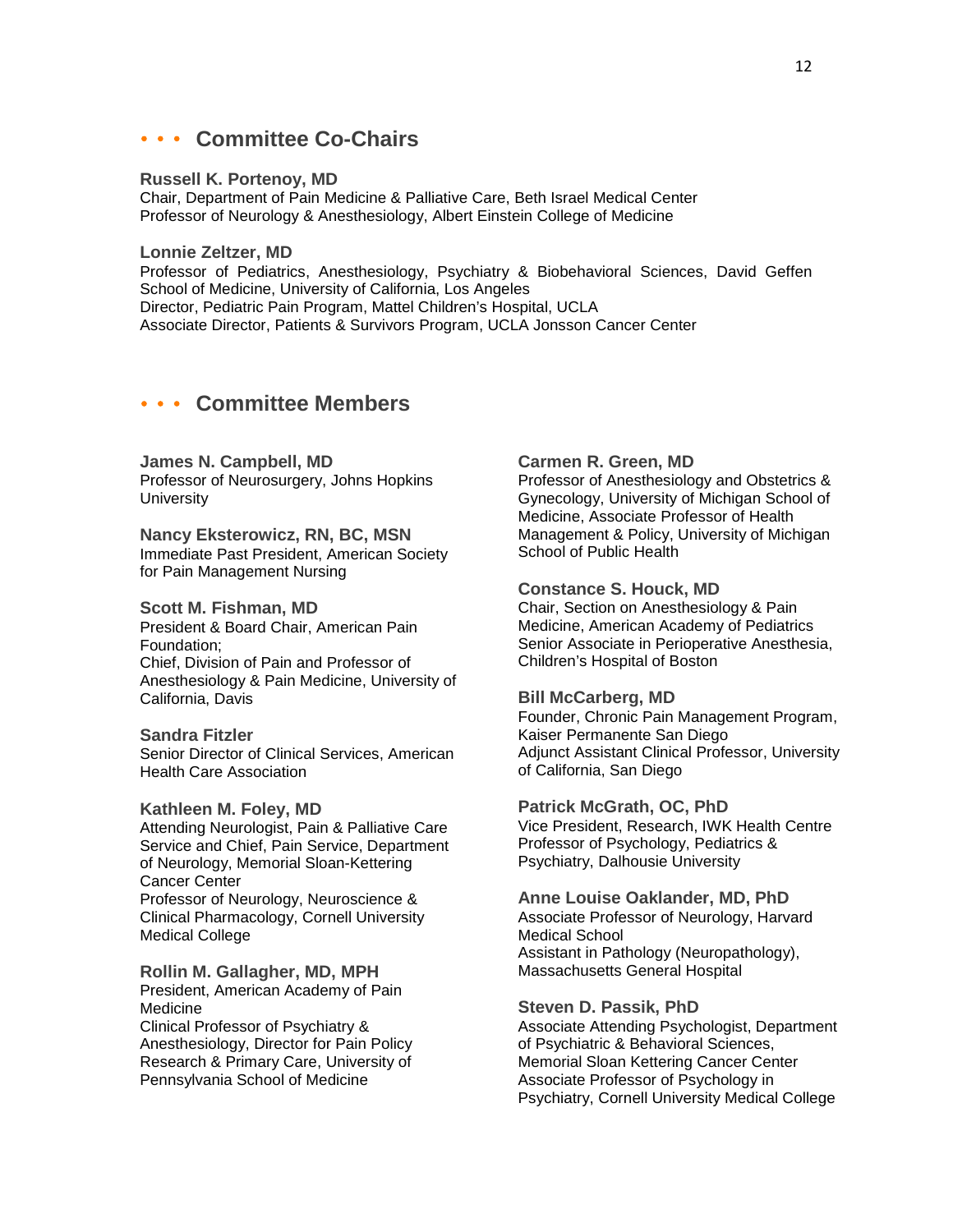**Lisa Robin** Senior Vice President, Member Services, Federation of State Medical Boards

**Will Rowe** Chief Executive Officer, American Pain Foundation

**Seddon R. Savage, MD, MS** President-Elect, American Pain Society Director, Dartmouth Center on Addiction, Recovery & Education Associate Professor of Anesthesiology, Dartmouth Medical School Pain Consultant, Manchester VA Medical Center

**Mary Jean Schumann, MSN, MBA, RN, CPNP** Chief Programs Officer, American Nurses Association

**Knox H. Todd, MD, MPH** Director, Pain and Emergency Medicine Institute, Beth Israel Medical Center Professor of Emergency Medicine, Albert Einstein College of Medicine

**Peter VanPelt, RPh** Senior Manager, Corporate Alliances, American Pharmacists Association

**Gary A. Walco, PhD** Director of Pain Medicine, Department of Anesthesiology & Pain Medicine, Seattle Children's Hospital Professor of Anesthesiology, University of Washington College of Medicine

**Robert A. Wise, MD** Vice President, Division of Standards and Survey Methods, The Joint Commission

*Support for this report was provided by The Mayday Fund, a grantmaking organization working to alleviate the incidence, degree and consequence of human physical pain. The Mayday Fund does not lobby or retain individuals or organizations to lobby. For more information, please visit [www.maydayfund.org.](http://www.maydayfund.org/)* 

## **For a full list of organizations and individuals who have endorsed this report, please visit [www.MaydayPainReport.org.](http://www.maydaypainreport.org/)**

*This project was facilitated and developed with the assistance of Burness Communications. Burness Communications provides public relations support to nonprofit organizations worldwide. For more information, please visit [www.burnesscommunications.com.](http://www.burnesscommunications.com/)*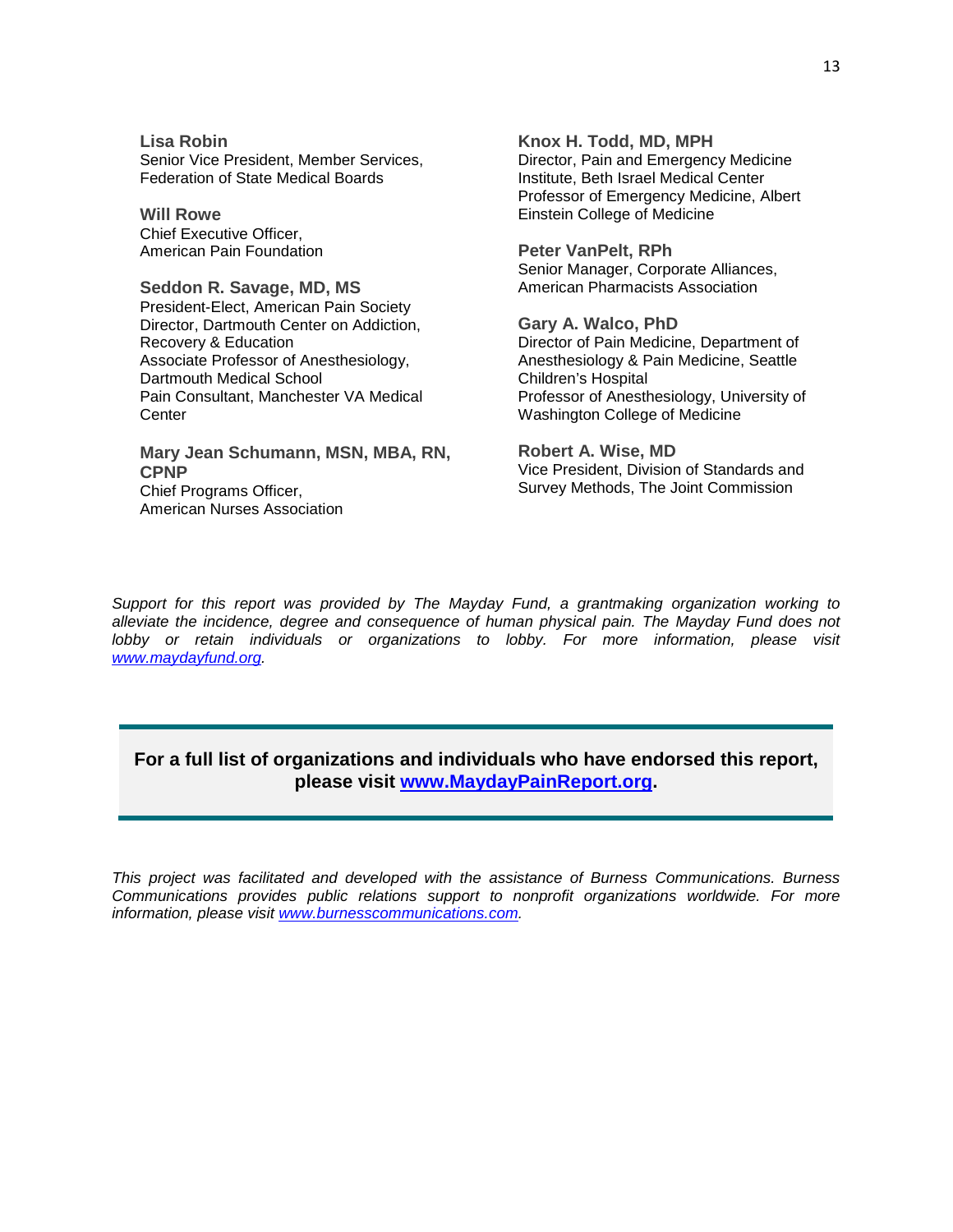# **References**

l

<span id="page-14-0"></span>i Original report source material: U.S. Department of Health and Human Services. Health, United States, 2006. With chartbook on trends in the health of Americans [Internet]. Hyattsville, MD: National Center for Health Statistics [cited 2009 Sept 4]. Available from: [http://www.cdc.gov/nchs/data/hus/hus06.pdf.](http://www.cdc.gov/nchs/data/hus/hus06.pdf)

*UPDATE: This estimate is based on CDC data which looks at patients whose pain lasts more than 24 hours. Because estimates of the number of Americans suffering from chronic or persistent pain vary widely, the Special Committee used this number, which they feel is a conservative estimate based on several studies. For example,* Watkins EA, Wollan PC, Melton LJ 3rd, Yawn BP. A population in pain: report from the Olmsted County health study. Pain Med. 2008;9(2):166-74, *found that of more than 3500 adults living in Minnesota (the response rate was 61%), 64.4% had pain lasting longer than three months in duration. These individuals had more days per months with pain, more moderate or severe pain, and greater levels of interference with general activities and sleep than the people with acute and sub-acute pain, and over 21% of chronic pain sufferers report dissatisfaction with current care. Extrapolating a 64% rate to the current U.S. adult population shows 70 million people suffering from chronic or persistent pain to be quite conservative.*

<span id="page-14-1"></span>ii American Academy of Pain Medicine [Internet]. Glenview, IL: AAPM; Accessed 2009 Sept 28. Available from:<http://www.painmed.org/patient/facts.html>

<span id="page-14-2"></span>III Data on specific disease burdens is available from the Center for Disease Control and Prevention's FastStats website available from: [http://www.cdc.gov/nchs/fastats/.](http://www.cdc.gov/nchs/fastats/) The burden of pain is available from: [http://www.cdc.gov/nchs/data/hus/hus06.pdf.](http://www.cdc.gov/nchs/data/hus/hus06.pdf)

<span id="page-14-3"></span><sup>iv</sup> National Institutes of Health [Internet]. NIH guide: new directions in pain research: I. Bethesda, MD: National Institutes of Health. 1998 Sept 4 [cited on 2009 July 30]. Available from: [http://grants.nih.gov/grants/guide/pa-files/PA-98-102.html.](http://grants.nih.gov/grants/guide/pa-files/PA-98-102.html)

<span id="page-14-4"></span> $\rm v$  Dubois MY, Gallagher RM, Lippe,PM, Pain medicine position paper. Pain Medicine 2009;10(6): 987

<span id="page-14-5"></span>v<sup>i</sup> American Pain Foundation [Internet]. Pain resource guide: getting the help you need. 2009 June [cited] on 2009 July 30]; pg 2. Available from:

[http://www.painfoundation.org/learn/publications/files/PainResourceGuide2009.pdf.](http://www.painfoundation.org/learn/publications/files/PainResourceGuide2009.pdf)

<span id="page-14-6"></span>vii Jones GT, Power C, Macfarlane GJ. Adverse events in childhood and chronic widespread pain in adult life: results from the 1958 British birth cohort study. Pain 2009; 143(1-2):92-96.

<span id="page-14-7"></span>viii McLean SA, Clauw DJ, Abelson JL, Liberzon I. The development of persistent pain and psychological morbidity after motor vehicle collision: integrating the potential role of stress response systems into a biopsychosocial model. Psychosom Med. 2005 Sep-Oct; 67(5):783-90.

<span id="page-14-8"></span> $\frac{1}{x}$  Portenoy, R, Ugarte C, Fuller I, Haas G. Population-based survey of pain in the United States: differences among white, African American and Hispanic subjects. Journal of Pain 2004;5: 317-318.

<span id="page-14-9"></span><sup>x</sup> American Pain Society [Internet]. Pain assessment and treatment in the managed care environment. 2000 Jan 11 [cited on 2009 July 30]. Available from: [http://www.ampainsoc.org/advocacy/assess\\_treat\\_mce.htm](http://www.ampainsoc.org/advocacy/assess_treat_mce.htm)

<span id="page-14-10"></span>xi HealthReform.Gov: "Secretary's Corner" [Internet]. Preventing diseases before they happen. Accessed 2009 Sept 14. Available from[: http://www.healthreform.gov/forums/secretaryscorner.html.](http://www.healthreform.gov/forums/secretaryscorner.html)

<span id="page-14-11"></span>xii McLean SA, Clauw DJ, Abelson JL, Liberzon I. The development of persistent pain and psychological morbidity after motor vehicle collision: integrating the potential role of stress response systems into a biopsychosocial model. Psychosom Med. 2005 Sep-Oct;67(5):783-90.

<span id="page-14-12"></span>xiii The National Institute of Neurological Disorders and Stroke [Internet]. Pain: hope through research [Internet]. 2009 Aug 3 [cited on 2009 July 30]. Available from: [http://www.ninds.nih.gov/disorders/chronic\\_pain.](http://www.ninds.nih.gov/disorders/chronic_pain)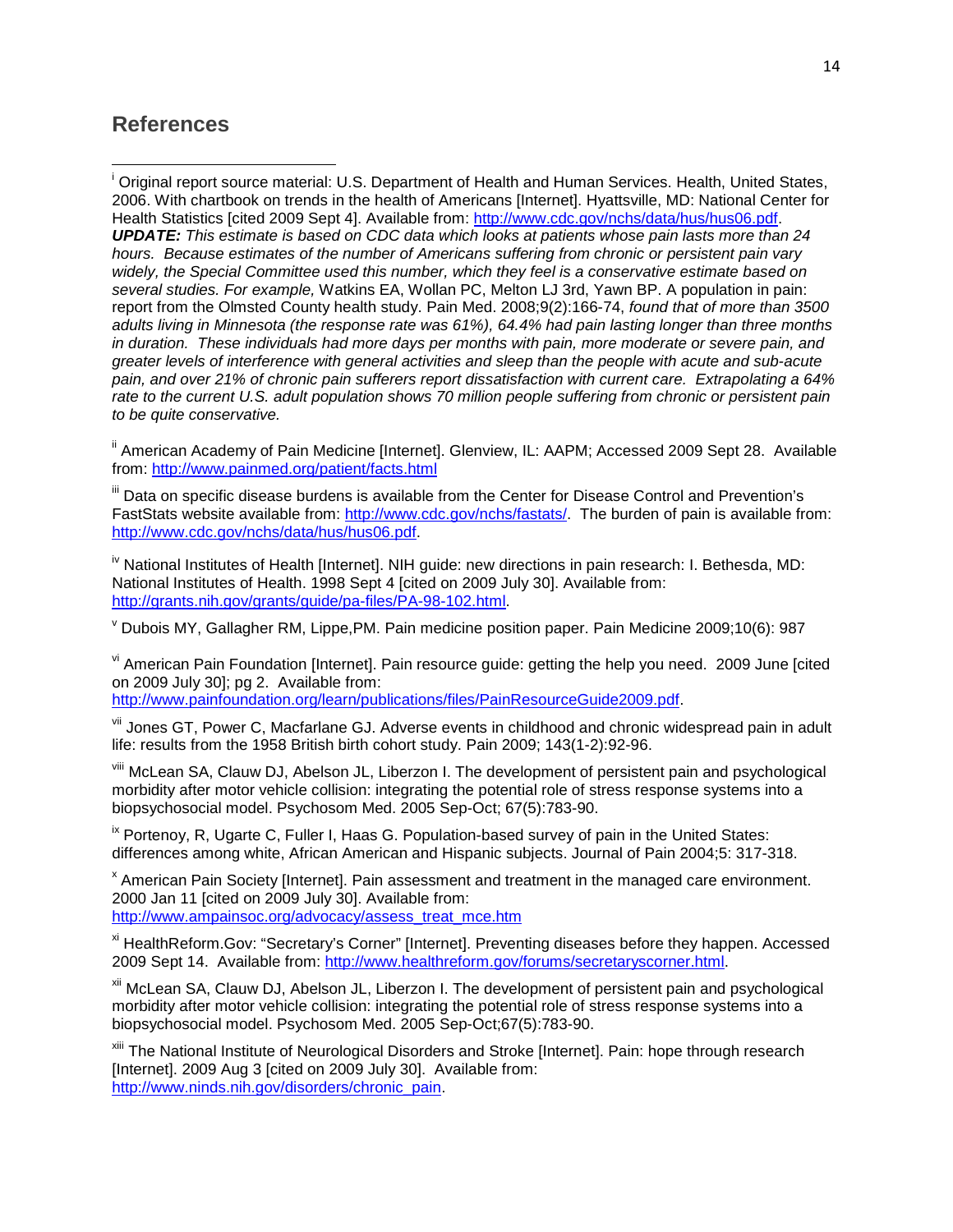<span id="page-15-0"></span>xiv Green CR, Anderson KO, Baker TA, Campbell LC, Decker S, Fillingim RB, et al. The Unequal Burden of Pain: Confronting Racial and Ethnic Disparities in Pain. Pain Medicine 2003; 4(3):277-294.

<span id="page-15-1"></span> $\lambda$ <sup>xv</sup> Fuentes M, Hart-Johnson T, Green CR. The association among neighborhood socioeconomic status, race and chronic pain in black and white older adults. Journal of the National Medical Association 2007;99(10): 1160-1169.

<span id="page-15-2"></span><sup>xvi</sup> Todd KH, Deaton C, D'Adamo AP, Goe L. Ethnicity and analgesic practice. Annals of Emergency Medicine 2000;35: 11-16.

<span id="page-15-3"></span>xvii Freeman HP, Payne R. Racial injustices in health care. New England Journal of Medicine 2000;342(14):1045-1047.

 $\overline{\phantom{0}}$ 

<span id="page-15-4"></span>xviii Todd KH, Samaroo N, Hoffman JR. Ethnicity as a risk factor for inadequate emergency department analgesia. Journal of the American Medical Association 1993 Mar 24;269(12): 1537-39.

<span id="page-15-5"></span>xix Green, CR. Pain Disparities and Practice: Opportunities to Improve Health Policy and Healthcare Quality. Proceedings of the 2008 American Academy of Pain Management meeting; 2008 Sept 9.

<span id="page-15-6"></span><sup>xx</sup> Hadjistavropoulos T, Herr K, Turk DC, et al. An interdisciplinary expert consensus statement on assessment of pain in older persons. Clin J Pain 2007;23 Suppl.: S1-43

<span id="page-15-7"></span><sup>xxi</sup> Dowden S, McCarthy M, Chalkiadis G. Achieving organizational change in pediatric pain management. Pain Res Manage 2008;13(4):321-326.

<span id="page-15-8"></span><sup>xxii</sup> Green CR, Anderson KO, Baker TA, Campbell LC, Decker S, Fillingim RB, et al. The Unequal Burden of Pain: Confronting Racial and Ethnic Disparities in Pain. Pain Medicine 2003; 4(3):277-294.

<span id="page-15-9"></span><sup>xxiii</sup> Green CR. The healthcare bubble through the lens of pain research, practice, and policy: advice for the new president and congress. The Journal of Pain 2008;136(3): 1071-1073.

<span id="page-15-10"></span>xxiv Data on specific disease/research area spending for 2008 is available through the National Institutes of Health's Research Portfolio Online Reporting Tool (RePORT). The NIH's FY 2008 budget was \$30,385,000,000, according to the NIH's website. National Institutes of Health [Internet]. Research Portfolio Online Reporting Tool (RePORT). Bethesda, MD: NIH; 2008 [cited on 2009 July 30]. Available from: [http://www.report.nih.gov/nihdatabook/Carts/SlideGen.aspx?chartId=4&catId=1.](http://www.report.nih.gov/nihdatabook/Carts/SlideGen.aspx?chartId=4&catId=1)

<span id="page-15-11"></span>xxv National Institutes of Health [Internet]. Research Portfolio Online Reporting Tool (RePORT). Bethesda, MD: NIH; 2008 [cited on 2009 July 30]. Available from: [http://www.report.nih.gov/nihdatabook/Carts/SlideGen.aspx?chartId=4&catId=1.](http://www.report.nih.gov/nihdatabook/Carts/SlideGen.aspx?chartId=4&catId=1)

<span id="page-15-12"></span>xxvi Max, MB. Addressing the decline in NIH pain research funding. The Journal of Pain 2008;9(12): 1074-1076.

<span id="page-15-13"></span>xxvii Committee on Comparative Effectiveness Research Prioritization, Institute of Medicine. Initial national priorities for comparative effectiveness research. 2009 Jun 30. Available from [http://www.iom.edu/CMS/3809/63608/71025.aspx.](http://www.iom.edu/CMS/3809/63608/71025.aspx)

<span id="page-15-14"></span>xxviii Martin BI, Deyo R, Mirza SK, Turner JA, Comstock BA, Hollingworth, W, et al. Expenditures and health status among adults with back and neck problems. Journal of the American Medical Association 2008; 299(6):656-664.

<span id="page-15-15"></span><sup>xxix</sup> The President's Council of Economic Advisors [Internet]. The economic case for health care reform. 2009 Jun [cited on 2009 July 30]. Available from:

[http://www.whitehouse.gov/administration/eop/cea/TheEconomicCaseforHealthCareReform/.](http://www.whitehouse.gov/administration/eop/cea/TheEconomicCaseforHealthCareReform/)

<span id="page-15-16"></span>xxx National Institutes of Health [Internet]. NIH guide: new directions in pain research: I. Bethesda, MD: National Institutes of Health. 1998 Sept 4 [cited on 2009 July 30]. Available from: [http://grants.nih.gov/grants/guide/pa-files/PA-98-102.html.](http://grants.nih.gov/grants/guide/pa-files/PA-98-102.html)

<span id="page-15-17"></span>xxxi Martin BI, Deyo R, Mirza SK, Turner JA, Comstock BA, Hollingworth, W, et al. Expenditures and health status among adults with back and neck problems. Journal of the American Medical Association 2008; 299(6):656-664.